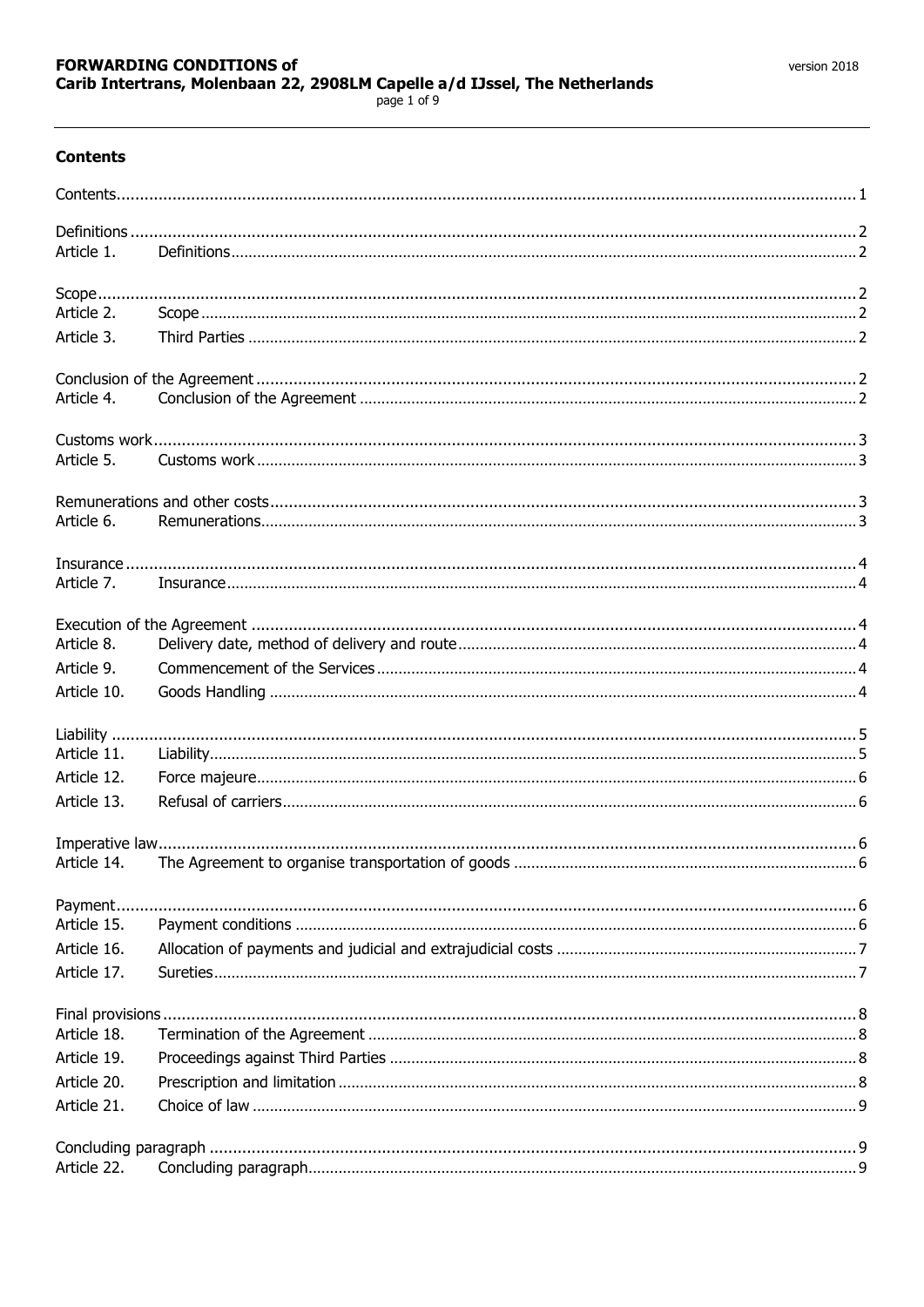<span id="page-1-1"></span><span id="page-1-0"></span>Article 1. Definitions

In these Conditions, the following terms shall have the following meanings:

- 1. **Third party/parties:** all of those persons, who are not employees, with whom the Freight Forwarder has an undertaking on behalf of the Client, irrespective of whether the Freight Forwarder has the undertaking in its own name or in the name of the Client;
- 2. **Services**: all activities and work, in any form and by whatever name, including those performed by the Freight Forwarder for or on behalf of the Client;
- 3. **Freight Forwarder**: the natural or legal person who performs Services on behalf of the Client and who uses these Conditions; this person is not exclusively understood to be the Freight Forwarder referred to in Book 8 of the Dutch Civil Code;
- 4. **Client**: every natural or legal person who provides the Freight Forwarder with an order to perform Services and concludes to that effect the Agreement, irrespective of the agreed method of payment;
- 5. **Agreement**: the agreement entered into by the Freight Forwarder and Client in respect of the Services to be performed by the Freight Forwarder, of which these Conditions form part;
- 6. **Force majeure:** all circumstances that the Freight Forwarder has reasonably been unable to avoid and in respect of which the Freight Forwarder has reasonably been unable to prevent the consequences**.**;
- 7. **Conditions**: these Dutch Forwarding Conditions.
- 8. **Good/Goods**: the goods to be made available or made available to the Freight Forwarder, its agent or Third Parties by or on behalf of the Client, for the purpose of executing the Agreement.

## <span id="page-1-2"></span>**Scope**

<span id="page-1-3"></span>Article 2. Scope

1. These Conditions govern all offers, agreements, legal acts and actual acts relating to Services to be performed by the Freight Forwarder, insofar as these are not subject to imperative law. These Conditions apply to the legal relationship between the parties, including once the Agreement has ended.

2. Insofar as any provision in these Conditions is void or otherwise unenforceable, this does not affect the validity of the other provisions in these Conditions. Furthermore, considered to be applicable is such a stipulation (legally permissible) that is the closest to the purport of the void or voided stipulation.

3. In case the English translation differs from the Dutch text, the latter will prevail.

<span id="page-1-4"></span>Article 3. Third Parties

The Client gives the Freight Forwarder free rein to engage the services of Third Parties to execute the Agreement, and to accept the (general) terms and conditions of those Third Parties at the Client's expense and risk, unless agreed otherwise with the Client. At the Client's request, the Freight Forwarder is obliged to provide (a copy of) the (general) terms and conditions under which it has entered into a contract with those Third Parties.

## <span id="page-1-5"></span>**Conclusion of the Agreement**

<span id="page-1-6"></span>Article 4. Conclusion of the Agreement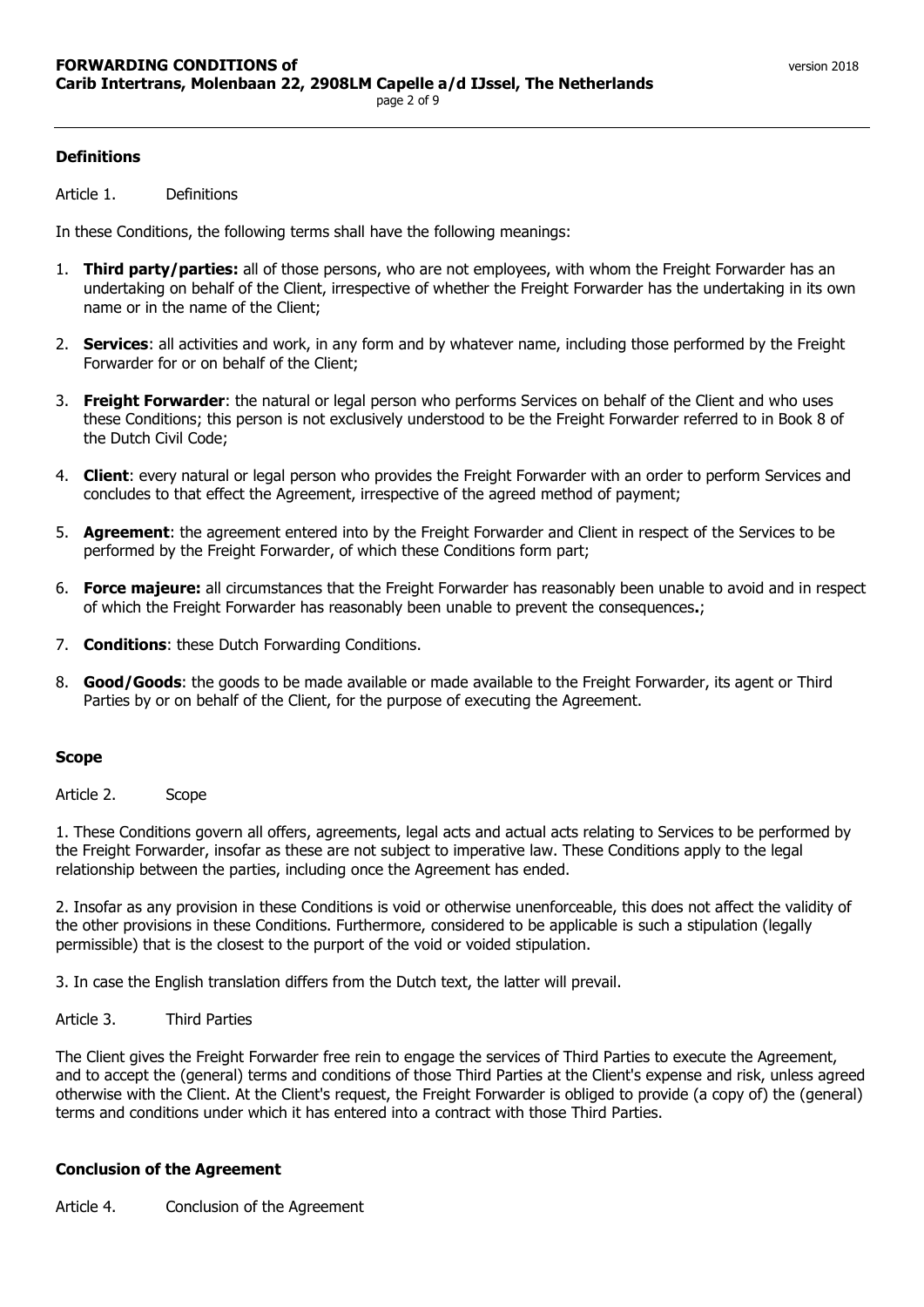- 1. All offers made by the Freight Forwarder are non-binding.
- 2. Agreements, as well as amendments of and additions to these agreements, shall only become effective if and insofar as the Freight Forwarder has confirmed these in writing or the Freight Forwarder has started to perform the Services.

# <span id="page-2-0"></span>**Customs work**

<span id="page-2-1"></span>Article 5. Customs work

- 1. The provision of information to the Freight Forwarder, that is reasonably provided to enable customs formalities to be carried out, shall imply an order, unless otherwise agreed in writing.
- 2. This order is accepted by the Freight Forwarder by means of an explicit written confirmation or by the Freight Forwarder starting to carry out the customs formalities. The Freight Forwarder is never obliged to accept an order to carry out customs formalities.
- 3. If the Freight Forwarder becomes familiar with information or conditions which would indicate that the Client has not complied with article 9 paragraph 3 of these Conditions (has provided incorrect and/or incomplete information and/or documents) and on the basis of which the Freight Forwarder has not accepted the order to carry out customs formalities, the Freight Forwarder is at all times entitled to end this order and not carry this out (any further), which may or may not be set out in an additional agreement and/or authorisation, without any obligation to pay damages.

# <span id="page-2-2"></span>**Remunerations and other costs**

## <span id="page-2-3"></span>Article 6. Remunerations

- 1. All prices quoted shall be based on the prices that apply at the time of the offer (quotation). If between the time of the offer and the time of execution of the Agreement, one or more of the cost factors (including fees, wages, the cost of social measures and/or laws, freight prices and exchange rates, etc.) increase, the Freight Forwarder is entitled to pass on this increase to the Client. The Freight Forwarder must be able to prove the changes.
- 2. If the Freight Forwarder charges all-in or fixed rates, these rates shall be deemed to include all costs that, in the normal process of handling the order, are for the account of the Freight Forwarder.
- 3. Unless provided otherwise, all-in or fixed rates shall not include at any rate: duties, taxes and levies, consular and attestation fees, costs of preparing bank guarantees and insurance premiums.
- 4. In the event of circumstances that are of such a nature that when concluding the Agreement it was not deemed necessary to take into account the risk that they could occur, that cannot be attributed to the Freight Forwarder and that significantly increase the costs of the Services being performed, the Freight Forwarder is entitled to an additional payment. Where possible, the Freight Forwarder shall consult in advance with the Client. In such a case, the additional payment shall consist of the additional costs that the Freight Forwarder has had to incur in order to perform the Services, plus an additional payment - deemed fair and equitable - for the services to be performed by the Freight Forwarder.
- 5. Expenses of an exceptional nature and higher wages arising whenever Third Parties, by virtue of any provision in the relevant agreements between the Freight Forwarder and Third Parties, load or unload goods in the evening, at night, on Saturdays or on Sundays or public holidays in the country where the Service is being carried out, shall not be included in the agreed prices, unless specifically stated. Any such costs shall therefore be remunerated by the Client to the Freight Forwarder.
- 6. Other than in cases of intent or deliberate recklessness on the part of the Freight Forwarder, in the event of the loading and/or unloading time being inadequate, all costs resulting therefrom, such as demurrage, waiting times, etc. shall be borne by the Client, even when the Freight Forwarder has accepted the bill of lading and/or the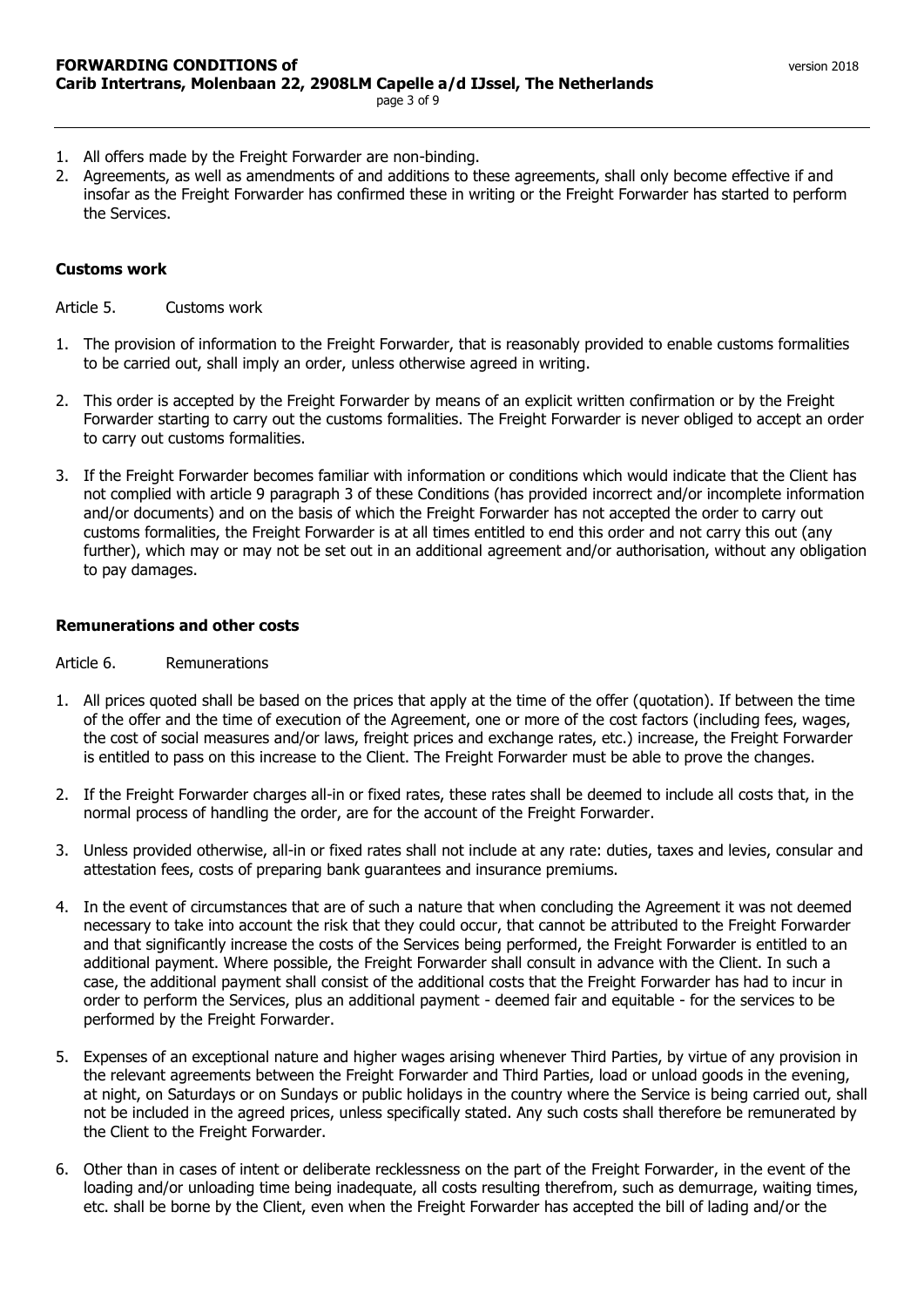charter party from which the additional costs arise without protestation. The Freight Forwarder must make every effort to avoid these costs.

#### <span id="page-3-0"></span>**Insurance**

<span id="page-3-1"></span>Article 7. Insurance

- 1. Insurance of any kind shall only be arranged at the Client's expense and risk following acceptance by the Freight Forwarder of the Client's explicit written order, in which the Client clearly specifies the goods to be insured and the value to be insured. A mere statement of the value or the interest is not enough.
- 2. The Freight Forwarder will take out the insurance (or arrange for this to be taken out) through an insurer / insurance broker / insurance intermediary. The Freight Forwarder is neither responsible nor liable for the solvency of the insurer / insurance broker / insurance intermediary.
- 3. When the Freight Forwarder uses equipment, such as derricks, cranes, fork-lift trucks and other machines to perform the Services that do not form part of its usual equipment, the Freight Forwarder shall be entitled to take out insurance at the Client's expense to cover the Freight Forwarder's risks arising from the use of such equipment. Where possible, the Freight Forwarder shall consult in advance with the Client about the use of such equipment. If no timely prior consultation is possible, the Freight Forwarder will take the measures that seem to it to be in the best interests of the Client and shall inform the Client of that.

#### <span id="page-3-2"></span>**Execution of the Agreement**

<span id="page-3-3"></span>Article 8. Delivery date, method of delivery and route

- 1. The mere statement by the Client of a time for delivery shall not legally bind the Freight Forwarder. Arrival times are not strict deadlines and are not guaranteed by the Freight Forwarder, unless agreed otherwise in writing.
- 2. If the Client has not given any specific instructions about this with its order, the method of delivery and route shall be at the Freight Forwarder's discretion and the Freight Forwarder may at all times accept the documents customarily used by the firms it contracts for the purpose of carrying out its orders.

<span id="page-3-4"></span>Article 9. Commencement of the Services

- 1. The Client is obliged to deliver the Goods to the Freight Forwarder or a Third Party in suitable packaging to the agreed location, at the agreed time and in the manner agreed.
- 2. In respect of the Goods, as well as in respect of the handling thereof, the Client is obliged to supply the Freight Forwarder in good time with any details and documents that it knows or ought to know, are of importance to the Freight Forwarder. If the Goods and/or activities are subject to governmental provisions, including customs and excise regulations and tax rules, the Client must provide all information and documents, in good time, that are required by the Freight Forwarder in order to comply with those provisions.
- 3. The Client guarantees that the information and documents that it provides are correct and complete and that all instructions and Goods that are made available comply with current legislation. The Freight Forwarder shall not be obliged but shall be entitled to investigate whether the information provided is correct and complete.

<span id="page-3-5"></span>Article 10. Goods Handling

- 1. All operations such as inspecting, sampling, taring, tallying, weighing, measuring, etc. and receiving goods subject to appraisal by a court-appointed expert, shall take place only on the Client's specific instructions and upon remuneration of the costs thereof.
- 2. Notwithstanding the provisions in paragraph 1, the Freight Forwarder shall be entitled, but not obliged, on its own authority and at the Client's expense and risk, to take all such actions as it deems necessary in the Client's interest. Where possible, the Freight Forwarder shall consult in advance with the Client. If this is not possible, the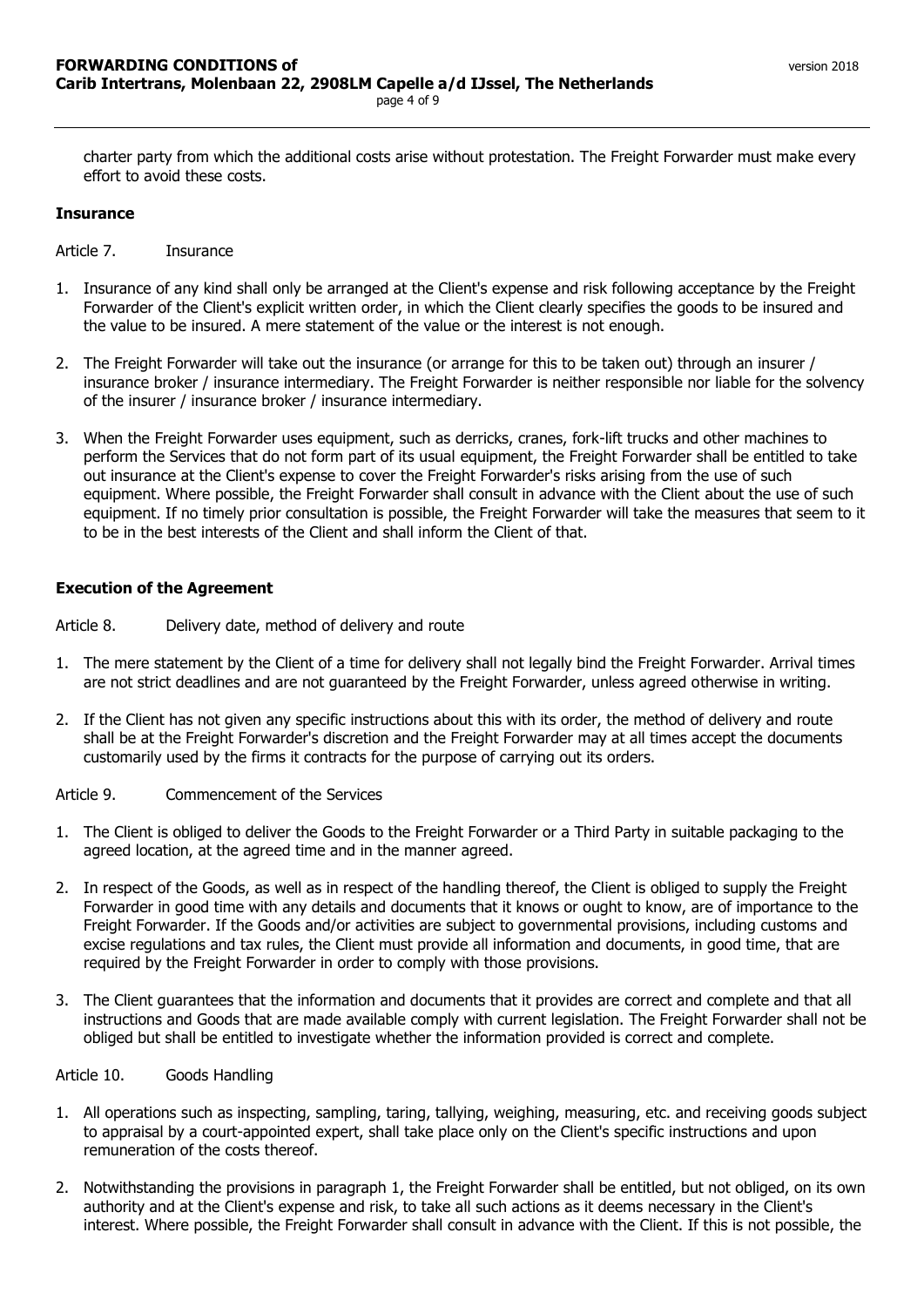Freight Forwarder shall take the measures that seem to it to be in the best interests of the Client and shall inform the Client of the measures taken and the associated costs, as soon as this is reasonably possible.

3. The Freight Forwarder is not an expert with respect to the Goods. The Freight Forwarder shall therefore in no way be liable for any damage that arises from or that is related to any notification by the Freight Forwarder with regard to the state, nature or quality of the Goods; nor shall the Freight Forwarder be under any obligation to ensure that the shipped Goods correspond with the samples.

# <span id="page-4-0"></span>**Liability**

<span id="page-4-1"></span>Article 11. Liability

- 1. All Services shall be at the Client's expense and risk.
- 2. Without prejudice to the provisions in Article 17, the Freight Forwarder shall not be liable for any damage whatsoever, unless the Client can prove that the damage has been caused by fault of negligence on the part of the Freight Forwarder or the latter's employees.
- 3. The Freight Forwarder's liability shall in all cases be limited to 10,000 SDR per occurrence or series of occurrences with one and the same cause of damage. Taking into account the aforementioned limit, in the event of damage, loss of value or loss of the Goods in the Agreement, the liability shall be limited to 4 SDR per kilogram of damaged or devalued Goods or lost gross weight.
- 4. The loss to be indemnified by the Freight Forwarder shall never exceed the invoice value of the Goods, to be proved by the Client, in default whereof the market value, to be proved by the Client, at the time when the damage occurred, shall apply.
- 5. The Freight Forwarder shall never be liable for lost profit, consequential loss and immaterial damage, however that occurred.
- 6. If during the execution of the Agreement damage occurs for which the Freight Forwarder is not liable, taking into account the provisions in Article 19 of these Conditions, the Freight Forwarder shall make efforts to recover the Client's damage from the party that is liable for the damage. The Freight Forwarder shall be entitled to charge to the Client the costs incidental thereto. If so requested, the Freight Forwarder shall waive in the Client's favour its claims against Third Parties whose services it engaged for the purpose of executing the Agreement.
- 7. The Client shall be liable vis-a-vis the Freight Forwarder for any damage including but not limited to material and immaterial damage, consequential damage, fines, interest, as well as penalties and confiscation, including damage on account of non-clearance or tardy clearance of customs documents and claims due to product liability and/or intellectual property rights – suffered directly or indirectly by the Freight Forwarder as a result of (amongst other things) the non-compliance by the Client of any obligation pursuant to the Agreement or pursuant to applicable national and/or international legislation, as a result of any incident that is within the control of the Client, as well as a result of the fault or negligence in general of the Client and/or its employees and/or Third Parties whose services the Client engages and/or Third Parties that work on behalf of the Client.
- 8. The Client shall indemnify the Freight Forwarder at all times against third-party claims, including employees of both the Freight Forwarder and the Client, connected with or ensuing from the damage referred to in the previous paragraph.
- 9. Even where all-in or fixed rates, as the case may be, have been agreed, the Freight Forwarder that is not a carrier but always a party that arranges transportation in accordance with title 2, section 3 of Book 8 of the Dutch Civil Code, shall be liable, whereby the liability is governed by these Conditions.
- 10. If a claim is made against the Freight Forwarder by the Client outside of the Agreement in respect of the damage that occurs during the execution of the Services, then the Freight Forwarder's liability shall be limited to the liability under the Agreement.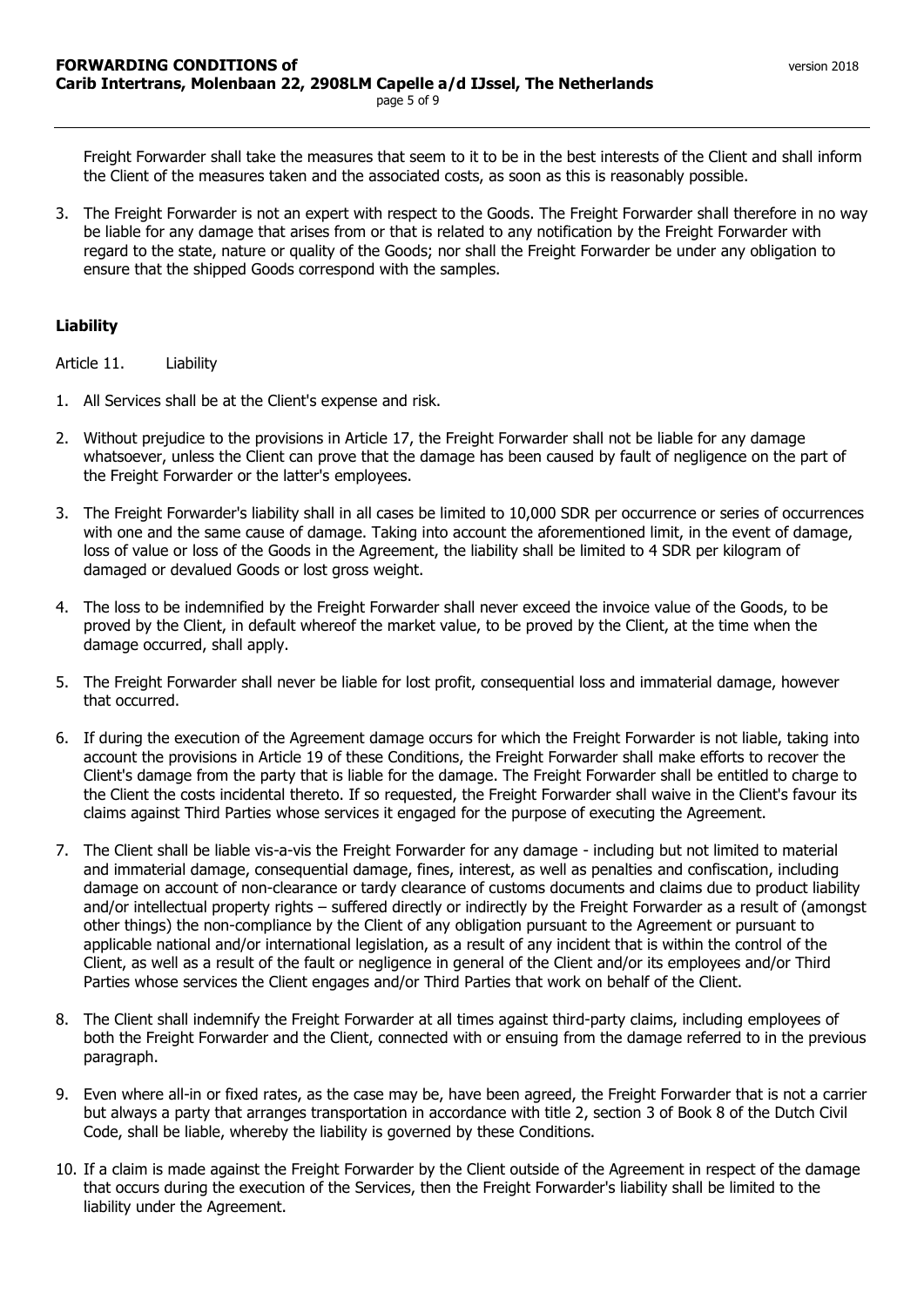- 11. If to defend its liability for conduct of a Third Party or employee the Freight Forwarder derives a defence from the Agreement vis-a-vis the Client, then if it is held liable by the Client under this defence, a Third Party or employee can invoke this defence as if the Third Party or employee were also party to the Agreement.
- 12. In the event a Freight Forwarder is held liable outside of the Agreement with regard to damage to or loss of a Good or delay in delivery by someone who is not party to the Agreement or a transport agreement entered into by or on behalf of the Freight Forwarder, then the Freight Forwarder has no further liability than it would have under the Agreement.

<span id="page-5-0"></span>Article 12. Force majeure

- 1. In the event of Force Majeure, the Agreement shall remain in force; the Freight Forwarder's obligations shall, however, be suspended for the duration of the Force Majeure.
- 2. All additional costs caused by Force Majeure, such as transport and storage charges, warehouse or yard rental, demurrage and standing fees, insurance, removal, etc., shall be borne by the Client and shall be paid to the Freight Forwarder at the latter's first request.

<span id="page-5-1"></span>Article 13. Refusal of carriers

If the carriers refuse to sign for quantity, weight, etc., the Freight Forwarder shall not be liable for the consequences thereof.

## <span id="page-5-2"></span>**Imperative law**

<span id="page-5-3"></span>Article 14. The Agreement to organise transportation of goods

These Conditions shall not affect articles 8:61 paragraph 1, 8:62 paragraphs 1 and 2 and 8:63 paragraphs 1,2 and 3 of the Dutch Civil Code.

## <span id="page-5-4"></span>**Payment**

<span id="page-5-5"></span>Article 15. Payment conditions

- 1. The Client shall pay to the Freight Forwarder the agreed remunerations and other costs, freights, duties, etc. ensuing from the Agreement upon commencement of the Services, unless agreed otherwise.
- 2. The risk of exchange rate fluctuations shall be borne by the Client.
- 3. The amounts referred to in paragraph 1 shall also be due if damage has occurred during the execution of the Agreement.
- 4. If, in contravention of paragraph 1 of this article, the Freight Forwarder allows deferred payment, the Freight Forwarder shall be entitled to make a credit limit charge.
- 5. In the event of termination or dissolution of the Agreement, all claims of the Freight Forwarder including future claims - shall be due and payable forthwith and in full. All claims shall be due and payable forthwith and in full in any case, if:
	- the bankruptcy of the Client is announced, the Client applies for suspension of payment or otherwise loses the unrestricted disposition over a significant part of its assets;
	- the Client offers a settlement to his creditors, is in default of fulfilling any financial obligation owed to the Freight Forwarder, ceases to trade or - where the Client is a legal entity or corporate body - if the legal entity or the corporate body is dissolved.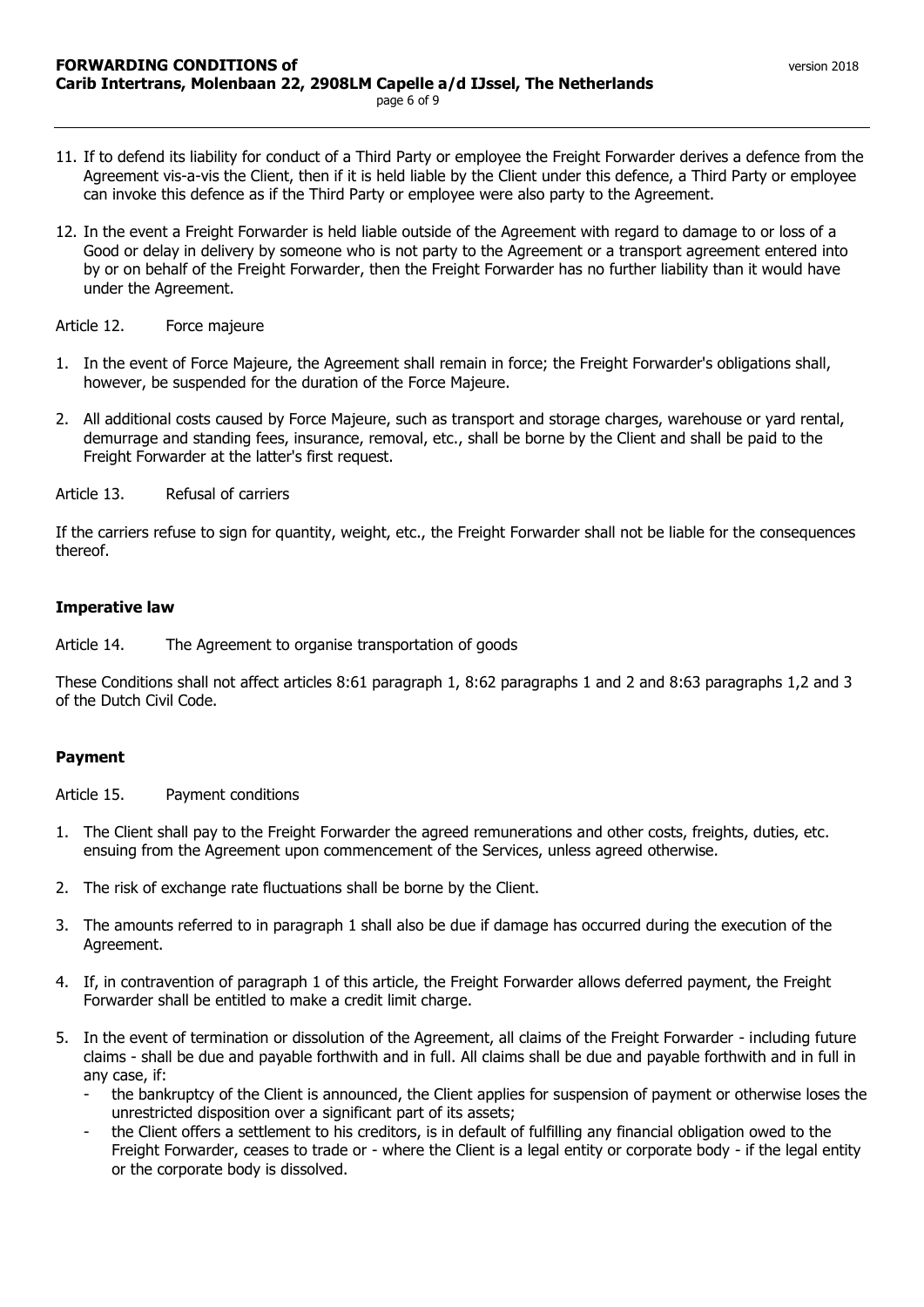- 6. Upon first demand by the Freight Forwarder, the Client must provide security for the amount owed or that shall be owed by the Client to the Freight Forwarder. This obligation remains if the Client also has to provide or has provided security in relation to the amount owed.
- 7. The Freight Forwarder shall not be obliged, from its own means, to provide security for the payment of freight, duties, levies, taxes and/or other costs should the same be demanded. All the consequences of non-compliance or of failure to comply forthwith with a demand from the Freight Forwarder to provide security shall be borne by the Client.

If the Freight Forwarder has provided security from of its own means, it may demand that the Client immediately pays the amount for which security has been provided.

Where possible, the Freight Forwarder shall consult in advance with the Client. If no timely prior consultation is possible, the Freight Forwarder will take the measures that seem to it to be in the best interests of the Client and shall inform the Client of that.

8. The Client shall at all times be obliged to indemnify the Freight Forwarder for any amounts to be levied or additionally demanded by any authority in connection with the Agreement, as well as any related fines imposed upon the Freight Forwarder.

The Client shall also reimburse the said amounts to the Freight Forwarder if a Third Party brought in by the Freight Forwarder demands payment for the said amounts within the framework of the Agreement.

- 9. The Client shall at all times indemnify the Freight Forwarder for any amounts, as well as for all additional costs that may be claimed or additionally claimed from the Freight Forwarder in connection with the order, as a result of incorrectly levied freight and costs.
- 10. It shall not be permissible for claims receivable to be set off against payment of remunerations arising from the Agreement on any other account in respect of the Services owed by the Client or of other costs chargeable against the Goods with claims of the Client or suspension of the aforementioned claims by the Client.

<span id="page-6-0"></span>Article 16. Allocation of payments and judicial and extrajudicial costs

- 1. Cash payments shall be deemed in the first place to have been made on account of non-preferential debts.
- 2. The Freight Forwarder shall be entitled to charge to the Client extrajudicial and judicial costs for collection of the claim. The extrajudicial collection costs are owed as from the time at which the Client is in default and these amount to 10% of the claim, with a minimum of  $\epsilon$  100.00.

<span id="page-6-1"></span>Article 17. Sureties

- 1. The Freight Forwarder has the right to refuse the delivery of Goods, documents and monies, that the Freight Forwarder has or will obtain, for whatever reason and with whatever destination, in respect of another party.
- 2. The Freight Forwarder has a right of retention in respect of all Goods, documents and monies that the Freight Forwarder holds or will hold for whatever reason and with whatever destination, for all claims the Freight Forwarder has or might have in future on the Client and/or the owner of the Goods, including in respect of all claims which do not relate to those Goods.
- 3. The Freight Forwarder has a right of lien in respect of all Goods, documents and monies that the Freight Forwarder holds or will hold for whatever reason and with whatever destination, for all claims the Freight Forwarder has or might have in future on the Client and/or the owner of the Goods.
- 4. The Freight Forwarder shall regard anyone who, on behalf of the Client, entrusts Goods to the Freight Forwarder for performing Services, as the Client's agent for creating a lien on those Goods.
- 5. If when settling the invoice a dispute arises over the amount due or if there is need for a calculation to be made for the determination of what is due that cannot be made quickly, then at the discretion of the Freight Forwarder,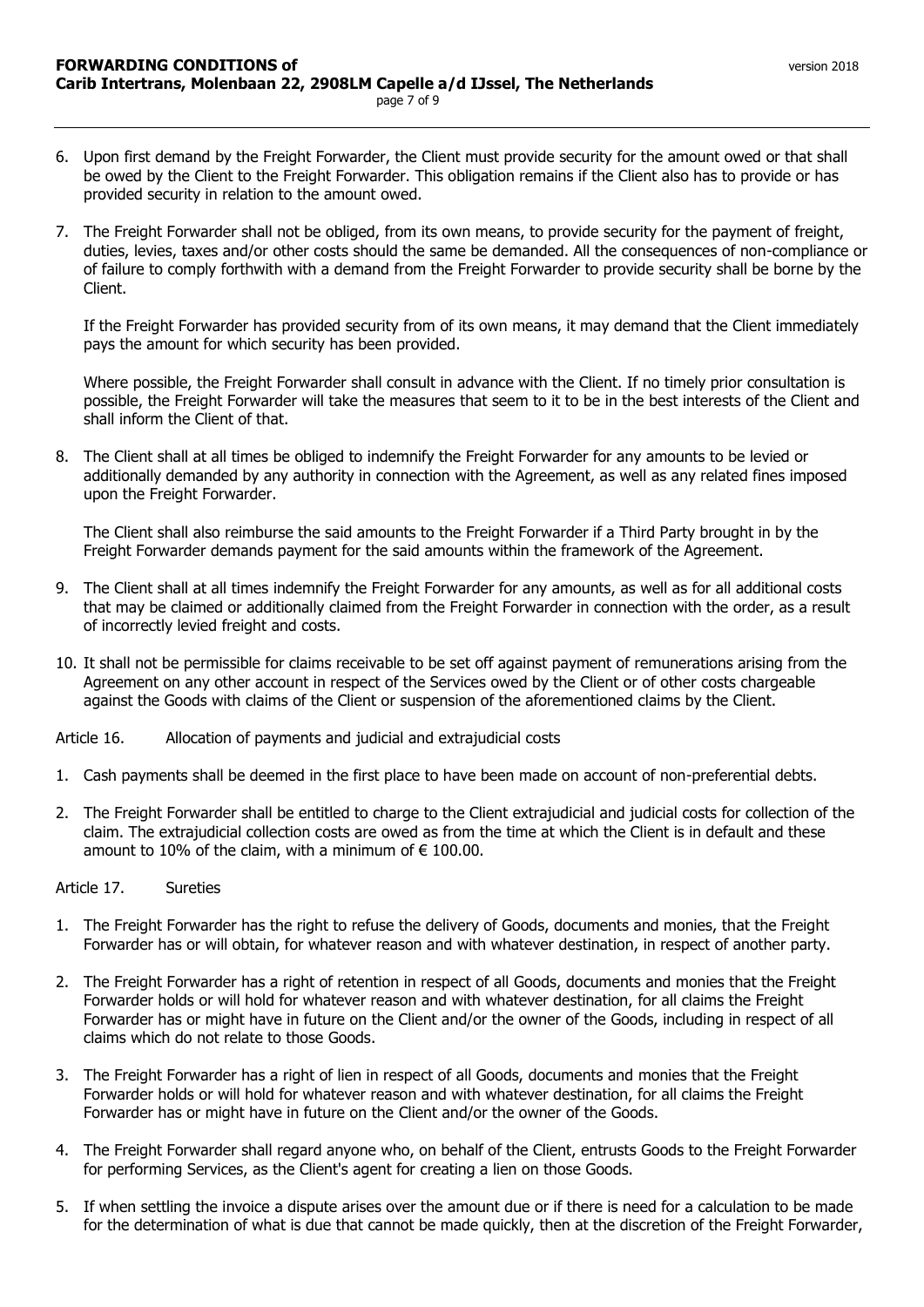the Client or the party that demands delivery at the request of the Freight Forwarder is obliged to pay forthwith the part which the parties agree is due and to furnish security for the part in dispute or for the part for which the amount has not yet been established.

- 6. The Freight Forwarder can also exercise the rights outlined in this article (right of lien, right of retention and right to refuse delivery) for what is still owed to it by the Client in relation to previous orders and for any amounts payable by way of delivery C.O.D. in respect of the Goods.
- 7. The sale of any security shall take place at the account of the Client in the manner prescribed by law or if there is consensus thereon - privately.
- 8. At the Freight Forwarder's first request, the Client shall furnish security for costs paid or to be paid by the Freight Forwarder to Third Parties or government authorities and other costs that the Freight Forwarder incurs or anticipates incurring, on behalf of the Client, including freight, port costs, duties, taxes, levies and premiums.
- 9. In the absence of documents, the Freight Forwarder is not obliged to give indemnities or furnish securities. If the Freight Forwarder has given indemnification or furnished security, the Client is obliged to indemnify the Freight Forwarder from all consequences thereof.

## <span id="page-7-0"></span>**Final provisions**

<span id="page-7-1"></span>Article 18. Termination of the Agreement

- 1. The Freight Forwarder can terminate the Agreement with immediate effect in the event the Client:
	- discontinues its profession or business largely or in full;
	- loses the power to dispose of its assets or a substantial part thereof;
	- loses its legal personality, is dissolved or effectively liquidated;
	- is declared bankrupt
	- offers an agreement excluded from the bankruptcy proceedings;
	- applies for moratorium on payment;
	- loses the power to dispose of its goods or a substantial part thereof as a result of seizure.
- 2. If the Freight Forwarder consistently imputably fails to fulfil one or more of its obligations under the Agreement, without prejudice to its right to compensation for any damage that may have been suffered in accordance with article 11, the Client can dissolve the Agreement with immediate effect in full or in part after:
	- it has notified the Freight Forwarder by registered letter with reasons how the Freight Forwarder has failed to comply, stipulating a period of time of at least thirty days for fulfilment of the obligations, and;
	- on expiry of that deadline, the Freight Forwarder has not yet fulfilled the obligations.
- 3. If the Client consistently imputably fails to fulfil one or more of its obligations under the Agreement, without prejudice to its right to compensation for any damage that may have been suffered, the Freight Forwarder can dissolve the Agreement with immediate effect in full or in part after, by registered letter, it has stipulated a deadline to the Client of at least fourteen days for fulfilment of the obligations and upon expiry of that deadline, the Client has not yet fulfilled its obligations. If, by stipulating such a period, the Freight Forwarder's interests in the undisturbed conduct of its business would be impaired disproportionately, the Freight Forwarder may dissolve the Agreement without observing a time limit.
- 4. Neither of the Parties may dissolve the Agreement if, considering its special nature or limited significant, the failure does not justify dissolution with all implications thereof.

# <span id="page-7-2"></span>Article 19. Proceedings against Third Parties

Legal and arbitration proceedings against Third Parties shall not be conducted by the Freight Forwarder unless it agrees to do so at the Client's request and at the latter's expense and risk.

<span id="page-7-3"></span>Article 20. Prescription and limitation